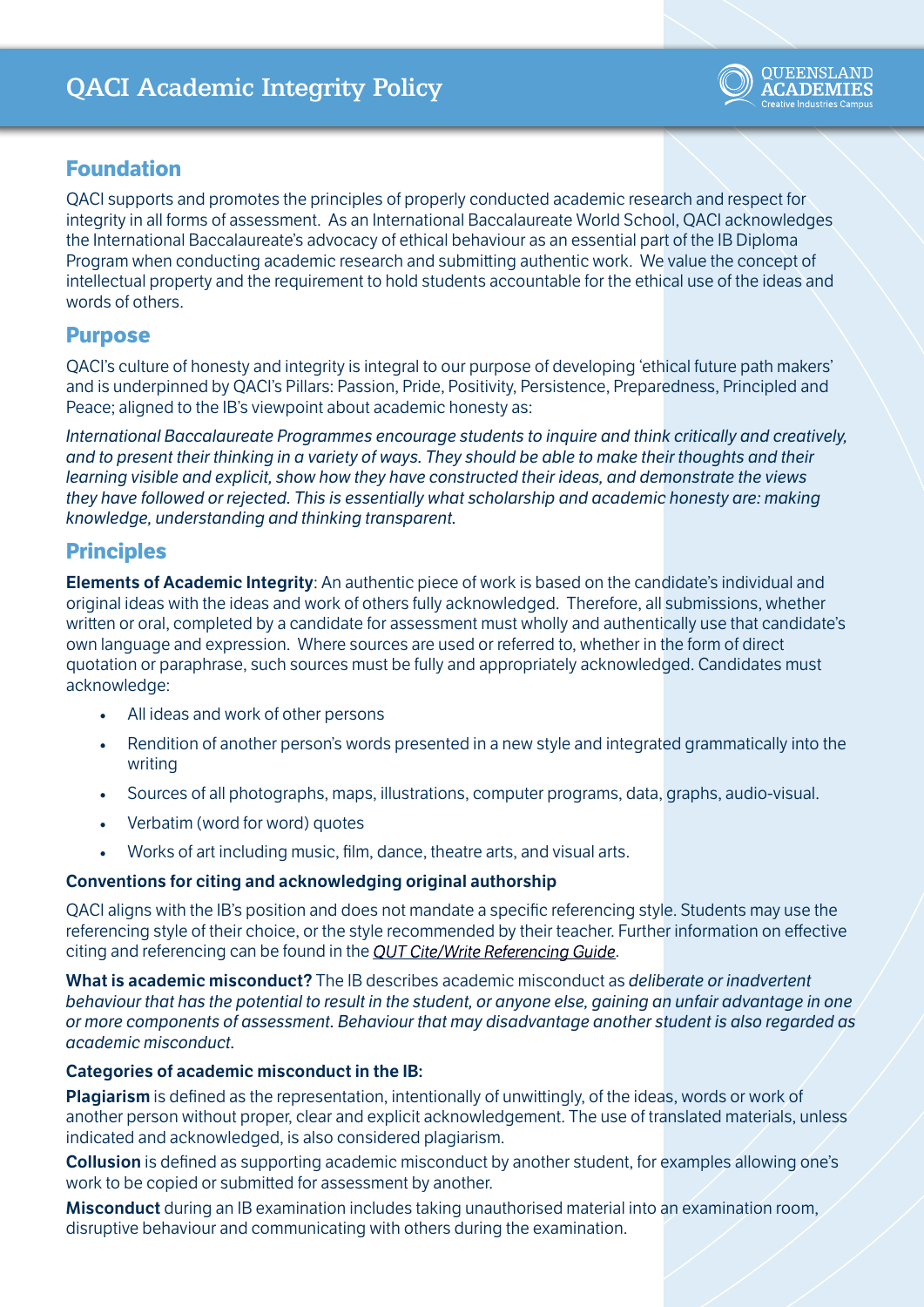**Communication** about the content of an examination 24 hours before or after an examination with others outside their school community is also considered a breach to IB regulations.

**Duplication of work** is defined as the presentation of the same work for different assessment components and/or Diploma Programme requirements.

#### **Teachers and IB DP Coordinators must not engage in the following actions:**

- The unauthorised rescheduling of an examination
- Failing to keep exam papers secure prior to an examination
- Providing undue assistance in the production of any work that contributes to the assessment requirements of the IB Diploma
- Leaving candidates unsupervised during an examination
- Allowing additional time in examinations without administration or IB approval
- Releasing an IB examination paper, or disclosing information about the paper, within 24 hours after the examination.

# **Roles and Responsibilities**

### **Deputy Principal / IB DP Coordinator**

- Understands what constitutes academic integrity and an authentic piece of work
- Knows the consequences of being found guilty of malpractice
- Establishes a school culture that actively encourages academic integrity
- Supports the IBO fully in the prevention, detection and investigation of malpractice
- Understands additional responsibilities in the event of a candidate being investigated for malpractice.

#### **Teachers**

- Provide instruction and scaffolding necessary for students to use ethical research practices including opportunities for feedback via the drafting process
- Provide students with consistent advice on good academic practice whenever necessary
- Support QACI's Academic Integrity Policy and comply with the QACI standard for acknowledging sources
- Confirm, to the best of their knowledge, that all students' work submitted for assessment is the authentic work of the student
- Provide students clear guidelines on academic writing and referencing styles required in each subject
- Provide clear information on assessment requirements in each Unit Outline, especially concerning aspects involving individual and/or collective assessment
- Provide clear guidelines on group work, especially concerning assessment and division of tasks among group members and monitoring of group work to ensure fair assessment.

#### **Students**

- Have ultimate responsibility for ensuring that all work submitted for assessment is authentic, with the work or ideas of others fully and correctly acknowledged using appropriate referencing system available in the set referencing text
- Are responsible for complying with the *[QACI Assessment Policy](https://qaci.eq.edu.au/supportandresources/formsanddocuments/documents/assessment-policy-procedure.pdf)* regarding meeting deadlines and absences
- Should seek clarity from teachers during the submission process and regarding any aspect of Academic Integrity guidelines.

#### **Parents**

- Ensure oversight of the Academic Integrity of their young person's academic work through awareness of this policy.
- Familiarise themselves with the five fundamentals of academic integrity which are honesty, trust, fairness, respect and responsibility.
- Policy and the development of good academic research practices.